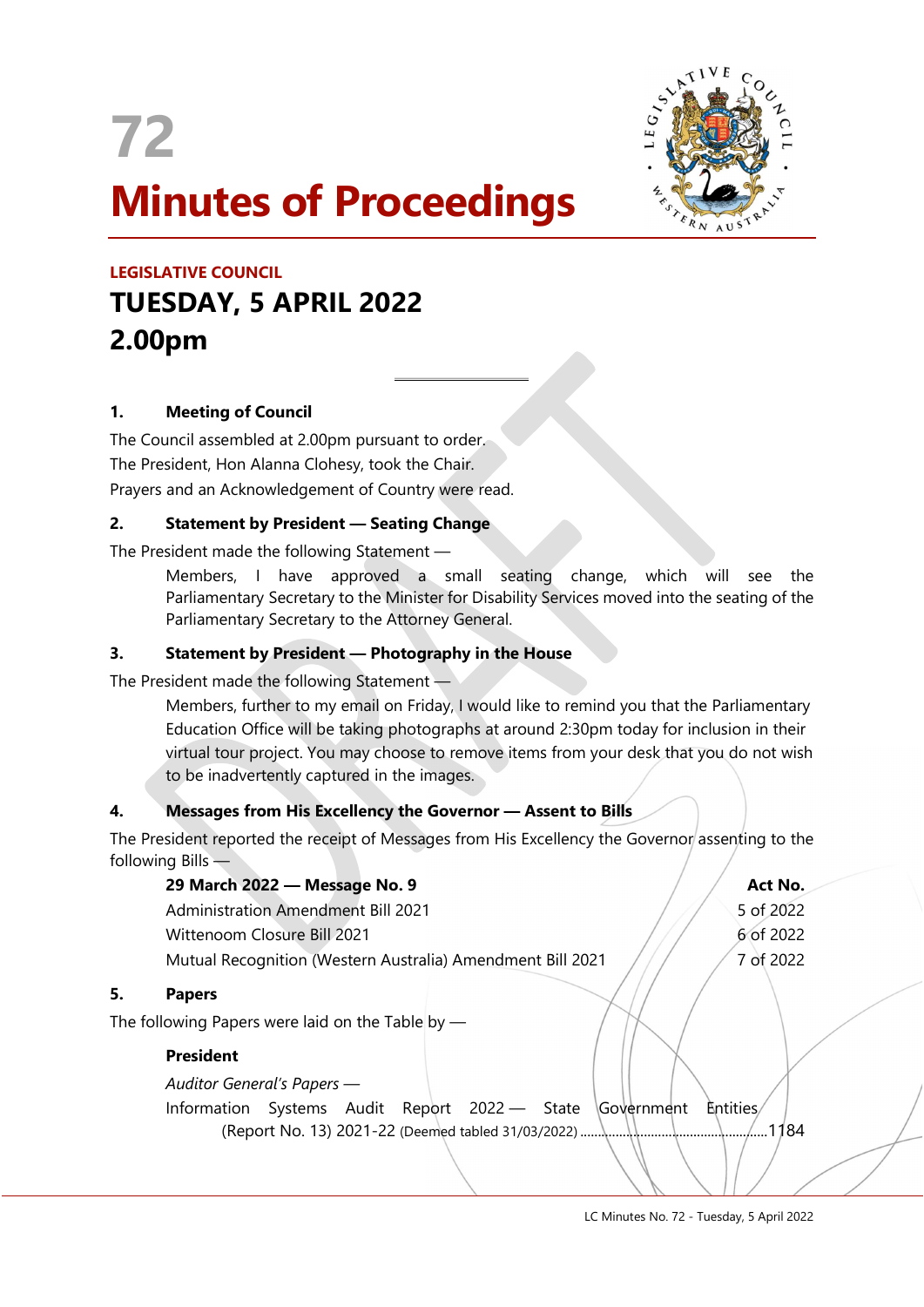#### Leader of the House

| Annual Reports -                                                                                                                                                                                                                                                                                                                                                                                                                                                                                                                                                               |  |  |
|--------------------------------------------------------------------------------------------------------------------------------------------------------------------------------------------------------------------------------------------------------------------------------------------------------------------------------------------------------------------------------------------------------------------------------------------------------------------------------------------------------------------------------------------------------------------------------|--|--|
| Australian Children's Education and Care Quality Authority - Annual Report                                                                                                                                                                                                                                                                                                                                                                                                                                                                                                     |  |  |
| National Education and Care Services Freedom of Information Commissioner,<br>Privacy Commissioner and Ombudsman - Annual Report 2020/20211186                                                                                                                                                                                                                                                                                                                                                                                                                                  |  |  |
| $Directions$ —                                                                                                                                                                                                                                                                                                                                                                                                                                                                                                                                                                 |  |  |
| Direction from the Minister for Lands - Ministerial declaration under section 101                                                                                                                                                                                                                                                                                                                                                                                                                                                                                              |  |  |
| $Documents$ $-$                                                                                                                                                                                                                                                                                                                                                                                                                                                                                                                                                                |  |  |
|                                                                                                                                                                                                                                                                                                                                                                                                                                                                                                                                                                                |  |  |
| Local Laws $-$                                                                                                                                                                                                                                                                                                                                                                                                                                                                                                                                                                 |  |  |
|                                                                                                                                                                                                                                                                                                                                                                                                                                                                                                                                                                                |  |  |
| Government Act 1995 (City of Joondalup Fencing Amendment Local<br>Local<br>Shire<br>of Dowerin Local Laws<br>Law 2021 G.G. 29/03/2022,<br>2022<br>Correction 2022 G.G. 29/03/2022, Shire of Dowerin Local Laws<br>2022<br>Correction 2022 G.G. 29/03/2022, Shire of Williams Bush Fire Brigades Local<br>Shire<br>Law 2022 G.G. 24/03/2022,<br>$\overline{\phantom{a}}$ of<br>Williams<br>Dogs<br>Local<br>Law 2022 G.G. 24/03/2022, Shire of Williams Repeal Local Law 2022 G.G. 24/03/2022<br>and Town of Port Hedland Public Places and Local Government Property Amendment |  |  |
| <b>Minister for Emergency Services</b>                                                                                                                                                                                                                                                                                                                                                                                                                                                                                                                                         |  |  |
| Annual Reports -                                                                                                                                                                                                                                                                                                                                                                                                                                                                                                                                                               |  |  |
| Conservation and Parks Commission (2020-21) (Date received 05/04/2022) 1191                                                                                                                                                                                                                                                                                                                                                                                                                                                                                                    |  |  |
| $Requirements -$                                                                                                                                                                                                                                                                                                                                                                                                                                                                                                                                                               |  |  |
| Biodiversity Conservation Act 2016 (Biodiversity Conservation Amendment                                                                                                                                                                                                                                                                                                                                                                                                                                                                                                        |  |  |
| Act 2010 (Fair Trading (Retirement Villages Code)<br>Fair<br>Trading                                                                                                                                                                                                                                                                                                                                                                                                                                                                                                           |  |  |
| Firearms Act 1973 (Firearms Amendment Regulations 2022 G.G. 25/03/2022)1194                                                                                                                                                                                                                                                                                                                                                                                                                                                                                                    |  |  |
| Liquor Control Act 1988 (Racing and Gaming Regulations Amendment (Liquor Control)                                                                                                                                                                                                                                                                                                                                                                                                                                                                                              |  |  |
| Retirement Villages<br>Act 1992 (Retirement Villages Amendment                                                                                                                                                                                                                                                                                                                                                                                                                                                                                                                 |  |  |
|                                                                                                                                                                                                                                                                                                                                                                                                                                                                                                                                                                                |  |  |

## Parliamentary Secretary to the Minister for Disability Services on behalf of the Minister for Regional Development

Reviews —

Economic Regulation Authority — Electricity Generation and Retail Corporation Regulatory Scheme: 2020 Effectiveness Review (16 December 2021) ................. 1197

# Parliamentary Secretary to the Minister for Disability Services on behalf of the Parliamentary Secretary to the Attorney General

#### Regulations —

State Administrative Tribunal Act 2004 (State Administrative Tribunal Amendment Regulations 2022 G.G. 25/03/2022) ............................................................................................. 1198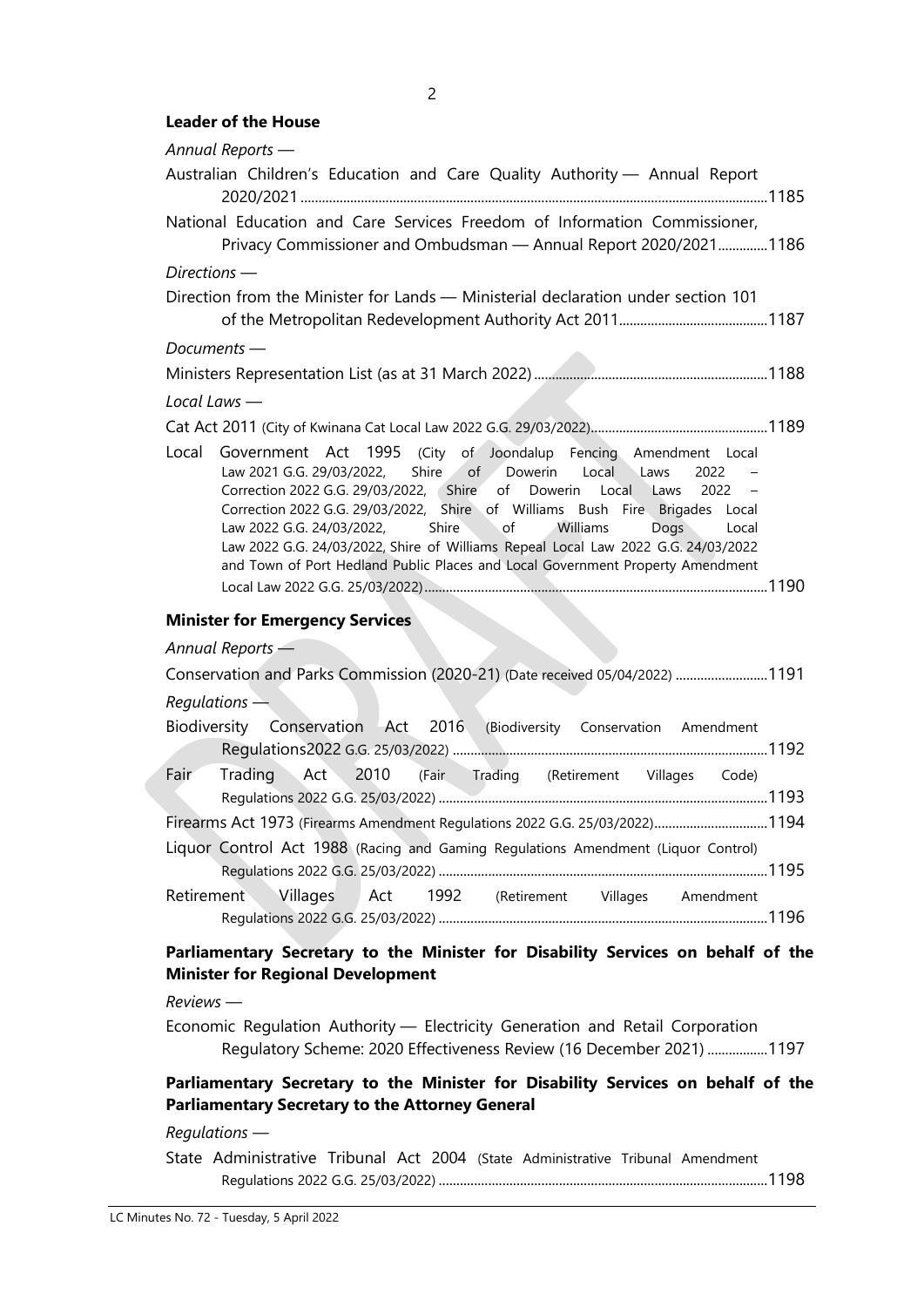$\sim$  3

#### Schemes —

| Professional Standards Act 1997 (Law Institute of Victoria Limited Professional Standards |  |
|-------------------------------------------------------------------------------------------|--|
| Scheme (2022) G.G. 01/04/2022 and The South Australian Bar Association Professional       |  |
|                                                                                           |  |

# 6. Order of Business

Ordered — That Order of the Day No. 1, City of Vincent Local Government Property Local Law 2021 — Disallowance, be taken after Order of the Day No. 3, Transfer of Land Amendment Bill 2021. (Leader of the House).

## 7. Treasurer's Advance Authorisation Bill 2022

The Order of the Day having been read for the adjourned debate on the second reading of this Bill. Debate ensued.

### 8. Questions Without Notice

Questions without notice were taken.

The Parliamentary Secretary to the Minister for Disability Services on behalf of the Minister for Energy, by leave, incorporated into Hansard information in relation to residential disconnections by Synergy and Horizon Power, in response to a question without notice asked by Hon Dr Steve Thomas.

The Minister for Education and Training, by leave, incorporated into Hansard information in relation to the North East Metropolitan Language Development Centre, in response to a question without notice asked by Hon Donna Faragher.

The Leader of the House representing the Minister for Housing, by leave, incorporated into Hansard information in relation to the current public housing waitlist, in response to a question without notice asked by Hon Steve Martin.

The Leader of the House tabled representing the Minister for Transport documents in relation to the heritage consultant planning process for the Midland Lloyd Street Project, in response to a question without notice asked by Hon Dr Brad Pettitt. (Tabled Paper 1200).

The Minister for Education and Training, by leave, incorporated into *Hansard* information in relation to the Department of Education's Statewide Speech and Language Outreach Service, in response to a question without notice asked by Hon Donna Faragher.

The Parliamentary Secretary to the Minister for Culture and the Arts on behalf of the Minister for Forestry, by leave, incorporated into Hansard information in relation to the Minister's decision to transfer \$200,000 of taxpayer funds to the Australian Workers Union, in response to a question without notice asked by Hon James Hayward.

The Parliamentary Secretary to the Minister for Culture and the Arts on behalf of the Minister for Forestry, by leave, incorporated into Hansard information in relation to current sawmill contracts, in response to a question without notice asked by Hon Dr Steve Thomas.

# 9. Treasurer's Advance Authorisation Bill 2022

Debate resumed on the second reading of this Bill (see item 7 above).

Question — put and passed.

Bill read a second time.

The Deputy President left the Chair.

# ———— In Committee

(Hon Dr Brian Walker in the Chair)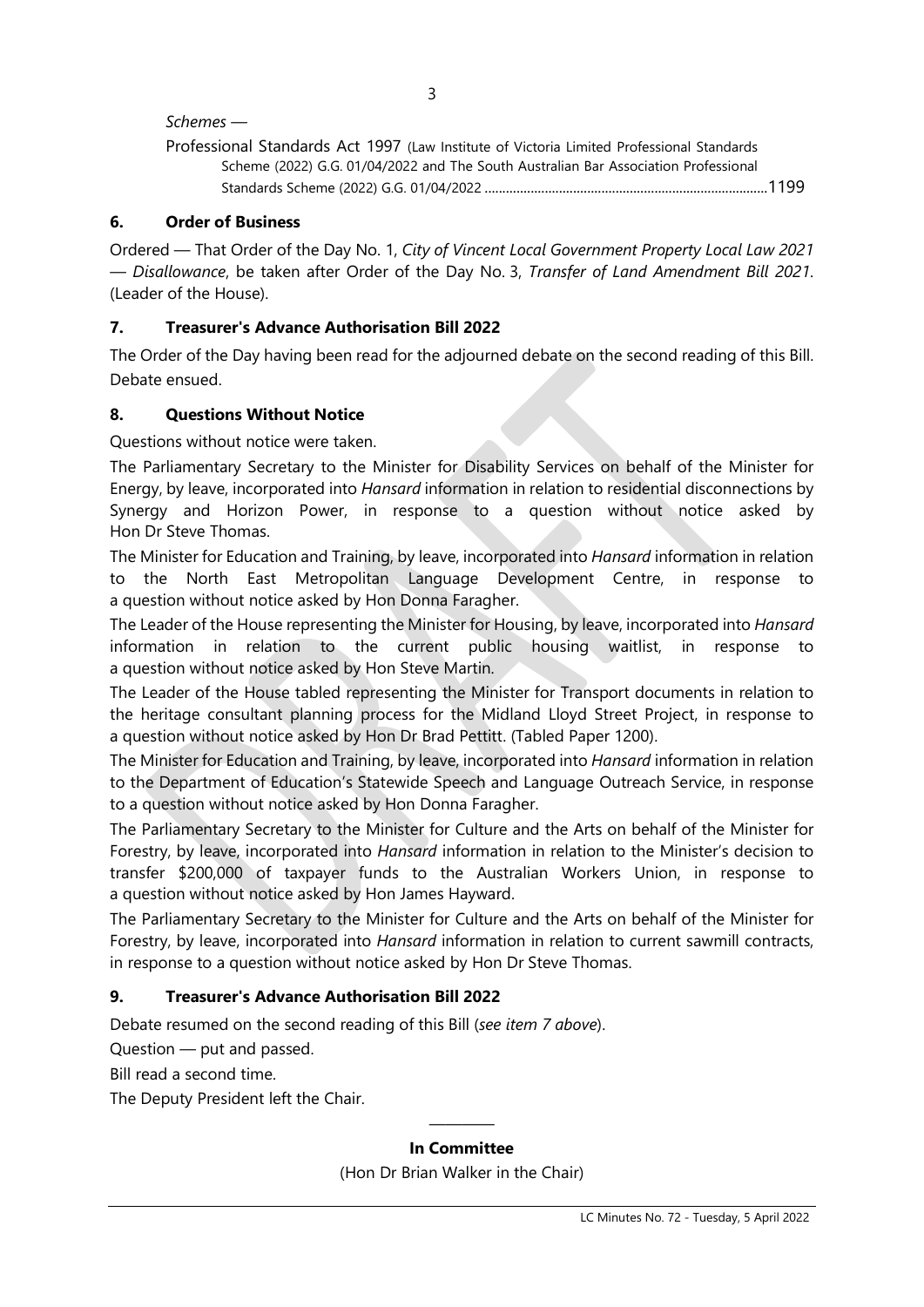Clause 1.

Debate ensued.

The Minister for Emergency Services representing the Treasurer tabled a summary of the 2021-22 Mid-Year Review. (Tabled Paper 1201).

The Minister for Emergency Services representing the Treasurer tabled a summary of draw-downs forecasted in the 2021-22 Mid-Year Review. (Tabled Paper 1202).

Debate resumed.

Clause agreed to.

Clause 2 agreed to.

Clause 3 agreed to.

Title agreed to.

The Acting President resumed the Chair.

Bill reported without amendment.

Report adopted.

The Minister for Emergency Services representing the Treasurer moved, That the Bill be read a third time.

————

The Acting President announced that the Deputy Chair of Committees had certified that this was a true copy of the Bill as agreed to in Committee of the Whole House and reported.

Question — put and passed.

Bill read a third time and passed.

# 10. Animal Resources Authority Amendment and Repeal Bill 2021

The Order of the Day having been read for the adjourned debate on the second reading of this Bill. Debate ensued.

Question — put and passed.

Bill read a second time.

The Acting President left the Chair.

# ———— In Committee

(Hon Peter Foster in the Chair)

Clause 1. Debate ensued. Clause agreed to. Clauses 2 to 16 agreed to. Title agreed to.

The Acting President resumed the Chair.

Bill reported without amendment.

Report adopted.

The Minister for Agriculture and Food moved, That the Bill be read a third time.

The Acting President announced that the Deputy Chair of Committees had certified that this was a true copy of the Bill as agreed to in Committee of the Whole House and reported.

————

Question — put and passed.

Bill read a third time and passed.